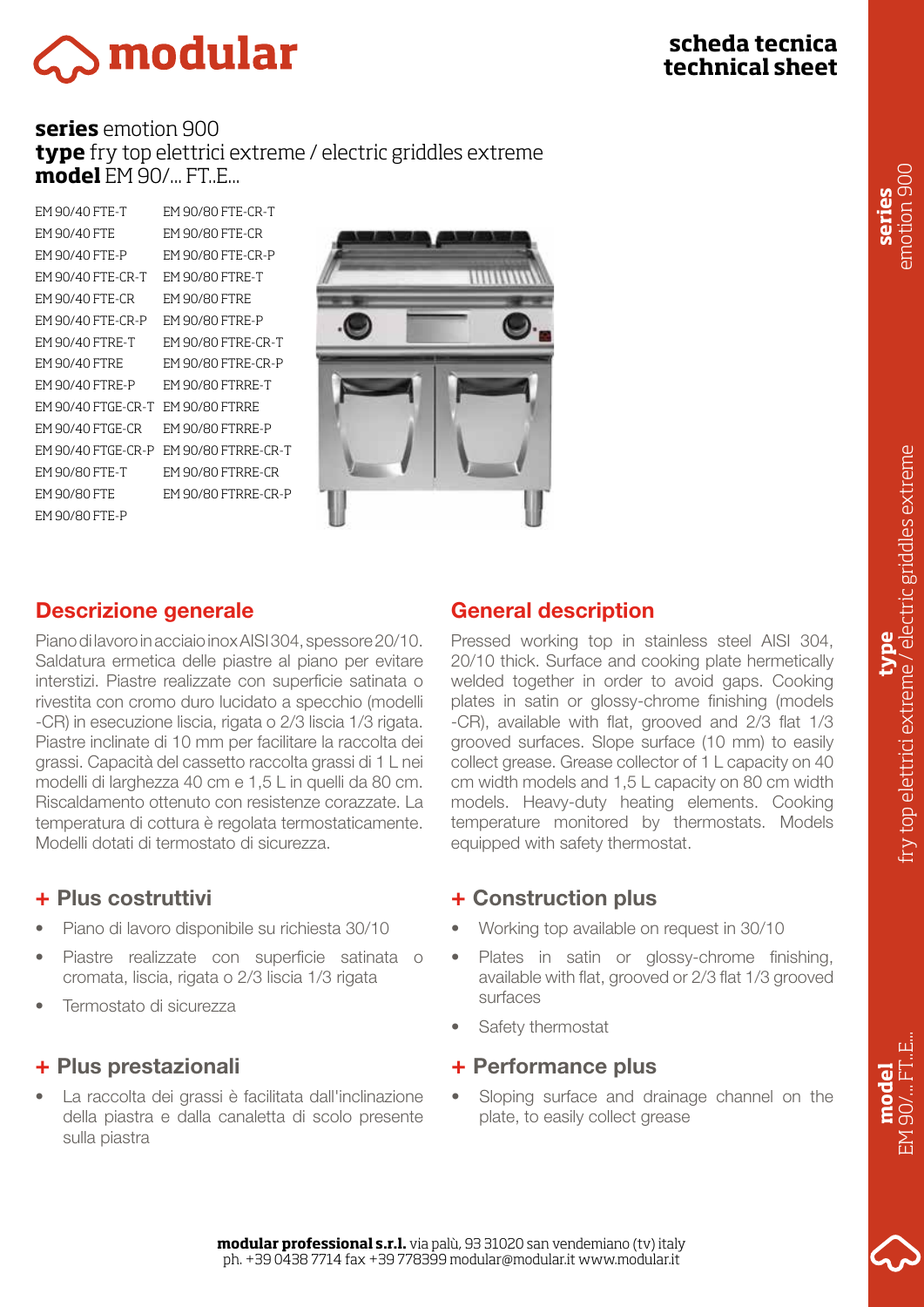# $\gtrsim$  modular

**series** emotion 900 **type** fry top elettrici extreme / electric griddles extreme **model** EM 90/... FT..E...

#### **dati tecnici technical data**

|                           | dimensioni<br>dimensions | dim. piastra cottura<br>cooking plate dimension | aspetto piastra<br>plate surface finishing | potenza elettrica<br>electric power |
|---------------------------|--------------------------|-------------------------------------------------|--------------------------------------------|-------------------------------------|
|                           | cm LxWxH                 | cm LxW                                          |                                            | <b>kW</b>                           |
| <b>EM 90/40 FTE-T</b>     | 40x90x25                 | 32,5x61                                         | liscia<br>flat                             | 7,5 kW<br>380-415V 3 50-60Hz        |
| <b>EM 90/40 FTE</b>       | 40x90x87                 | 32,5x61                                         | liscia<br>flat                             | 7,5 kW<br>380-415V 3 50-60Hz        |
| <b>EM 90/40 FTE-P</b>     | 40x90x87                 | 32,5x61                                         | liscia<br>flat                             | 7,5 kW<br>380-415V 3 50-60Hz        |
| <b>EM 90/40 FTE-CR-T</b>  | 40x90x25                 | 32,5x61                                         | liscia cromata<br>flat chromed             | 7,5 kW<br>380-415V 3 50-60Hz        |
| <b>EM 90/40 FTE-CR</b>    | 40x90x87                 | 32,5x61                                         | liscia cromata<br>flat chromed             | 7,5 kW<br>380-415V 3 50-60Hz        |
| <b>EM 90/40 FTE-CR-P</b>  | 40x90x87                 | 32,5x61                                         | liscia cromata<br>flat chromed             | 7,5 kW<br>380-415V 3 50-60Hz        |
| <b>EM 90/40 FTRE-T</b>    | 40x90x25                 | 32,5x61                                         | rigata<br>grooved                          | 7,5 kW<br>380-415V 3 50-60Hz        |
| <b>EM 90/40 FTRE</b>      | 40x90x87                 | 32,5x61                                         | rigata<br>grooved                          | 7,5 kW<br>380-415V 3 50-60Hz        |
| <b>EM 90/40 FTRE-P</b>    | 40x90x87                 | 32,5x61                                         | rigata<br>grooved                          | 7,5 kW<br>380-415V 3 50-60Hz        |
| <b>EM 90/40 FTRE-CR-T</b> | 40x90x25                 | 32,5x61                                         | rigata cromata<br>grooved chromed          | 7,5 kW<br>380-415V 3 50-60Hz        |
| <b>EM 90/40 FTRE-CR</b>   | 40x90x87                 | 32,5x61                                         | rigata cromata<br>grooved chromed          | 7,5 kW<br>380-415V 3 50-60Hz        |
| <b>EM 90/40 FTRE-CR-P</b> | 40x90x87                 | 32,5x61                                         | rigata cromata<br>grooved chromed          | 7,5 kW<br>380-415V 3 50-60Hz        |
| <b>EM 90/80 FTE-T</b>     | 80x90x25                 | 70,5x61                                         | liscia<br>flat                             | 15 kW<br>380-415V 3 50-60Hz         |
| <b>EM 90/80 FTE</b>       | 80x90x87                 | 70,5x61                                         | liscia<br>flat                             | 15 kW<br>380-415V 3 50-60Hz         |
| <b>EM 90/80 FTE-P</b>     | 80x90x87                 | 70,5x61                                         | liscia<br>flat                             | 15 kW<br>380-415V 3 50-60Hz         |
| <b>EM 90/80 FTE-CR-T</b>  | 80x90x25                 | 70,5x61                                         | liscia cromata<br>flat chromed             | 15 kW<br>380-415V 3 50-60Hz         |
| <b>EM 90/80 FTE-CR</b>    | 80x90x87                 | 70,5x61                                         | liscia cromata<br>flat chromed             | 15 kW<br>380-415V 3 50-60Hz         |
| <b>EM 90/80 FTE-CR-P</b>  | 80x90x87                 | 70,5x61                                         | liscia cromata<br>flat chromed             | 15 kW<br>380-415V 3 50-60Hz         |

Per tutti i modelli eccetto -T: regolazione altezza 50 mm *For all models exept -T: height regulation 50 mm*

*For all models power also available at 220-240V 3 50-60Hz power* Per tutti i modelli potenza disponibile anche a 220-240V 3 50-60Hz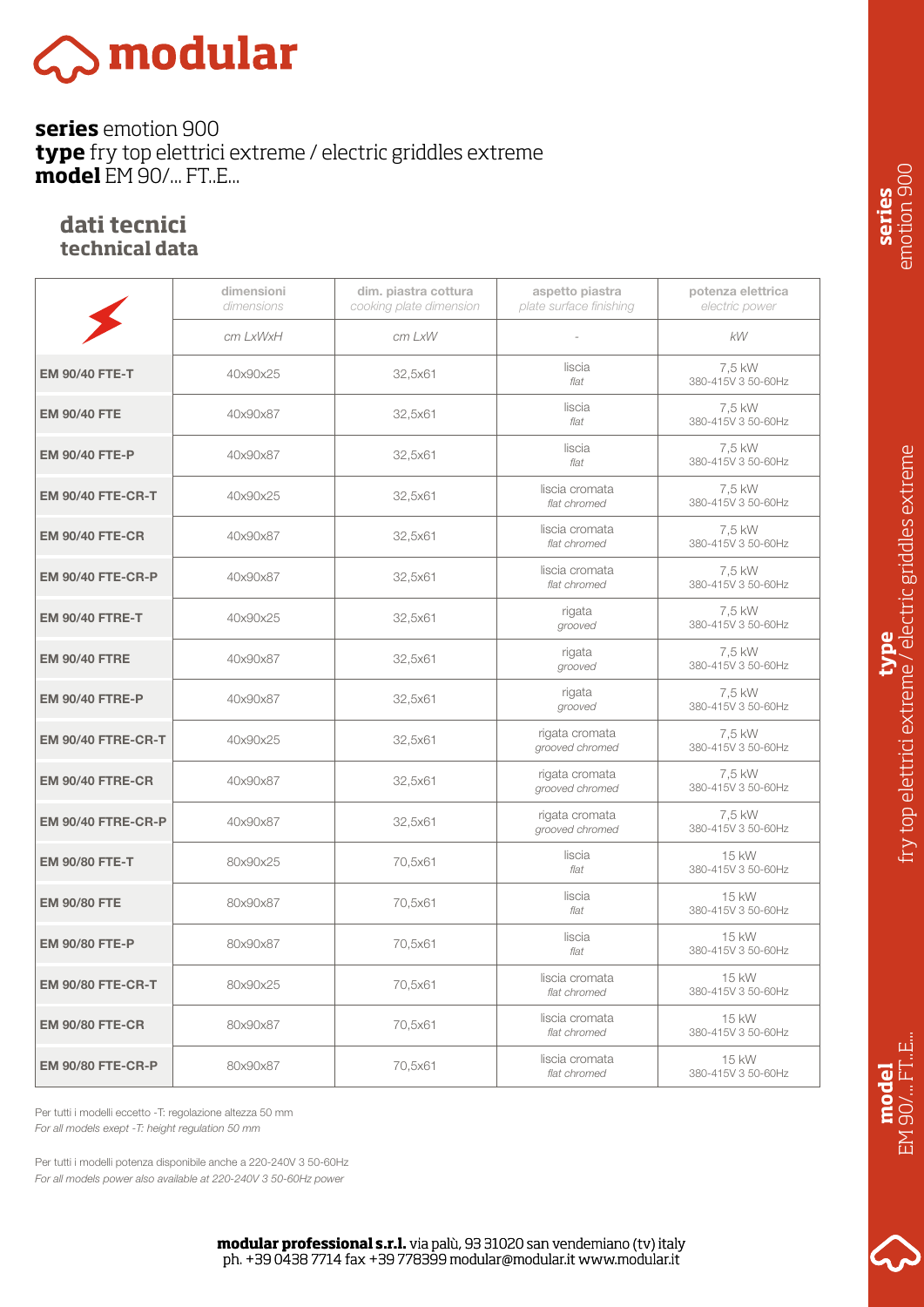# 

**series** emotion 900 **type** fry top elettrici extreme / electric griddles extreme **model** EM 90/... FT..E...

#### **dati tecnici technical data**

|                           | dimensioni<br>dimensions | dim. piastra cottura<br>cooking plate dimension | aspetto piastra<br>plate surface finishing                    | potenza elettrica<br>electric power |
|---------------------------|--------------------------|-------------------------------------------------|---------------------------------------------------------------|-------------------------------------|
|                           | cm LxWxH                 | $cm$ LxW                                        |                                                               | kW                                  |
| <b>EM 90/80 FTRE-T</b>    | 80x90x25                 | 70.5x61                                         | 2/3 liscia 1/3 rigata<br>2/3 smooth 1/3 ribbed                | 15 kW<br>380-415V 3 50-60Hz         |
| <b>EM 90/80 FTRE</b>      | 80x90x87                 | 70,5x61                                         | 2/3 liscia 1/3 rigata<br>2/3 smooth 1/3 ribbed                | 15 kW<br>380-415V 3 50-60Hz         |
| <b>EM 90/80 FTRE-P</b>    | 80x90x87                 | 70,5x61                                         | 2/3 liscia 1/3 rigata<br>2/3 smooth 1/3 ribbed                | 15 kW<br>380-415V 3 50-60Hz         |
| <b>EM 90/80 FTRE-CR-T</b> | 80x90x25                 | 70,5x61                                         | 2/3 liscia 1/3 rigata cromata<br>2/3 flat 1/3 grooved chromed | 15 kW<br>380-415V 3 50-60Hz         |
| <b>EM 90/80 FTRE-CR</b>   | 80x90x87                 | 70,5x61                                         | 2/3 liscia 1/3 rigata cromata<br>2/3 flat 1/3 grooved chromed | 15 kW<br>380-415V 3 50-60Hz         |
| <b>EM 90/80 FTRE-CR-P</b> | 80x90x87                 | 70,5x61                                         | 2/3 liscia 1/3 rigata cromata<br>2/3 flat 1/3 grooved chromed | 15 kW<br>380-415V 3 50-60Hz         |
| <b>EM 90/80 FTRRE-T</b>   | 80x90x25                 | 70.5x61                                         | rigata<br>grooved                                             | 15 kW<br>380-415V 3 50-60Hz         |
| <b>EM 90/80 FTRRE</b>     | 80x90x87                 | 70,5x61                                         | rigata<br>grooved                                             | 15 kW<br>380-415V 3 50-60Hz         |
| <b>EM 90/80 FTRRE-P</b>   | 80x90x87                 | 70,5x61                                         | rigata<br>grooved                                             | 15 kW<br>380-415V 3 50-60Hz         |
| EM 90/80 FTRRE-CR-T       | 80x90x25                 | 70,5x61                                         | rigata cromata<br>grooved chromed                             | 15 kW<br>380-415V 3 50-60Hz         |
| EM 90/80 FTRRE-CR         | 80x90x87                 | 70,5x61                                         | rigata cromata<br>grooved chromed                             | 15 kW<br>380-415V 3 50-60Hz         |
| EM 90/80 FTRRE-CR-P       | 80x90x87                 | 70,5x61                                         | rigata cromata<br>grooved chromed                             | 15 kW<br>380-415V 3 50-60Hz         |

Per tutti i modelli eccetto -T: regolazione altezza 50 mm *For all models exept -T: height regulation 50 mm*

*For all models power also available at 220-240V 3 50-60Hz power* Per tutti i modelli potenza disponibile anche a 220-240V 3 50-60Hz